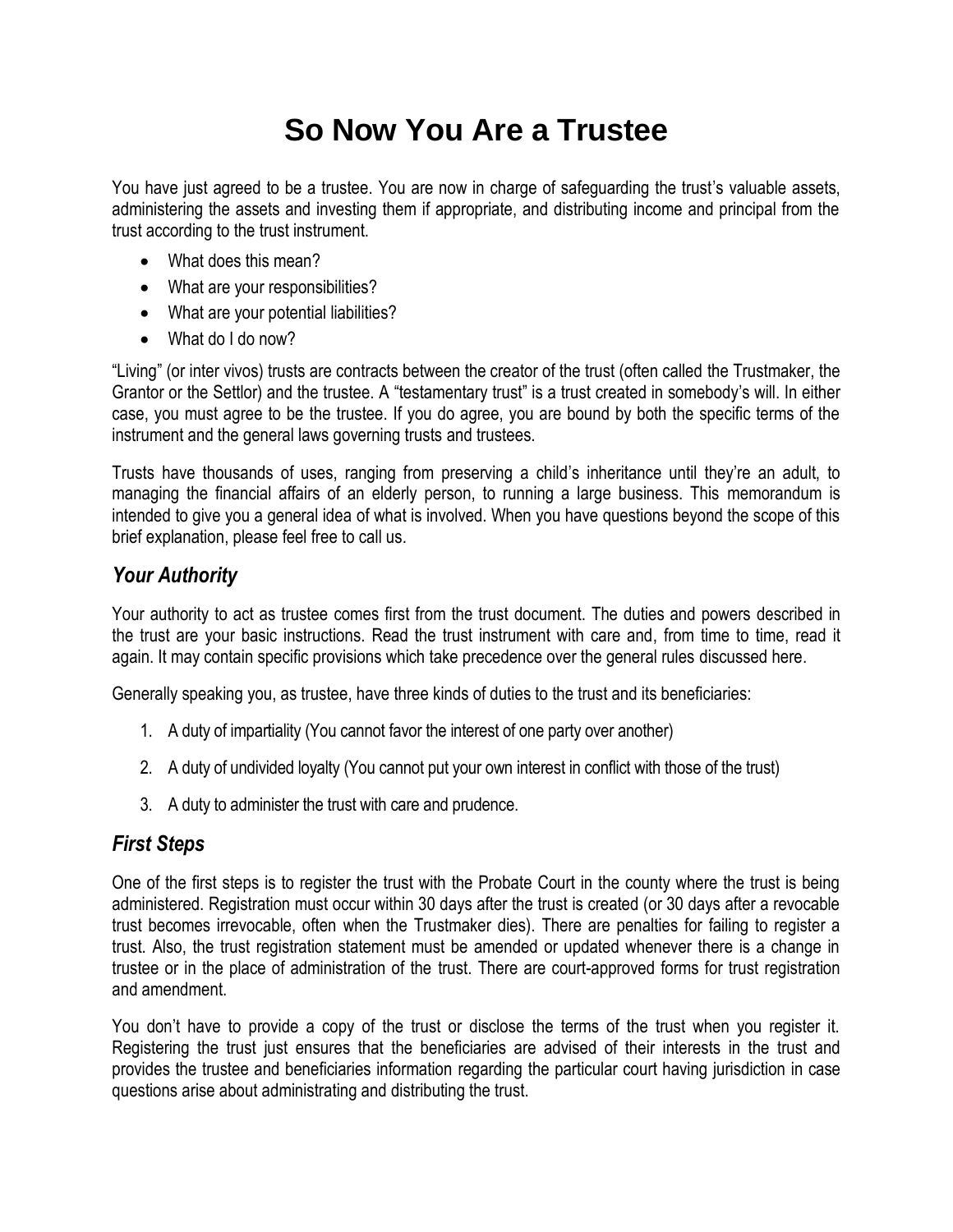The court generally does not have ongoing jurisdiction over the administration of the trust (unless provisions of the trust require it) and the trustee does not have to file copies of its accountings with the court.

Colorado law gives beneficiaries the right (under certain circumstances) to move the place of trust administration to a place more convenient for them. Should this occur and the place of administration is still in Colorado, a new trust registration will have to be filed in the new county of administration. Whether the new place of administration is in or out of Colorado, the trust registration in the foreign place of administration will have to be amended to show the change.

## *More on Your Duties*

You must always act to further the interests of the trust and the beneficiaries. You should not enter into a transaction where you might personally benefit at the expense of the trust. If a situation arises where there is a conflict between your personal interests and the trust or between the trust and the interest of third parties, you should always put the interests of the trust first. For example, you should not sell trust property to yourself or sell your property to the trust because this might induce you to take advantage of the trust. You should not loan trust funds to yourself for personal or business purposes. The legal rules in this paragraph are strict and apply not only to transactions in which you would deal directly with yourself, but also prohibit transactions in which you as trustee would deal with organizations, such as partnerships or corporations in which you are personally interested. These rules apply even though the transaction may be scrupulously fair and even if the transaction benefits the trust.

You must keep trust assets separate and distinct from your own property. In other words, you should have a separate bank account or accounts for the trust and should not put either trust principal or income into your personal accounts. Trust assets must be readily identifiable as such and must be segregated from your other property.

Once you have accepted the duty to administer the trust, you should not turn over the complete administration of the trust to others. This doesn't mean you must actually perform all the administrative work yourself. You can delegate certain details to persons qualified to handle them. For example, you can employ an agent to collect rents. However, the ultimate responsibility for administration always remains with you as trustee.

If you are one of two or more trustees, you cannot rely on the others to administer the trust. You must participate in the administration. If another trustee is acting improperly with respect to trust matters, you have the obligation of acting to correct the situation.

If questions arise regarding the proper interpretation of the terms of the trust, you should not guess. Call us! If the trust wording is ambiguous, it will likely be necessary to petition the court to get a ruling on the matter.

## *Title to Trust Assets*

We can help you decide how to hold title to trust assets This includes questions regarding in whose name should real estate be held, and how should securities be registered and bank accounts maintained. There are many options, varying circumstances and different opinions on the right way to handle this.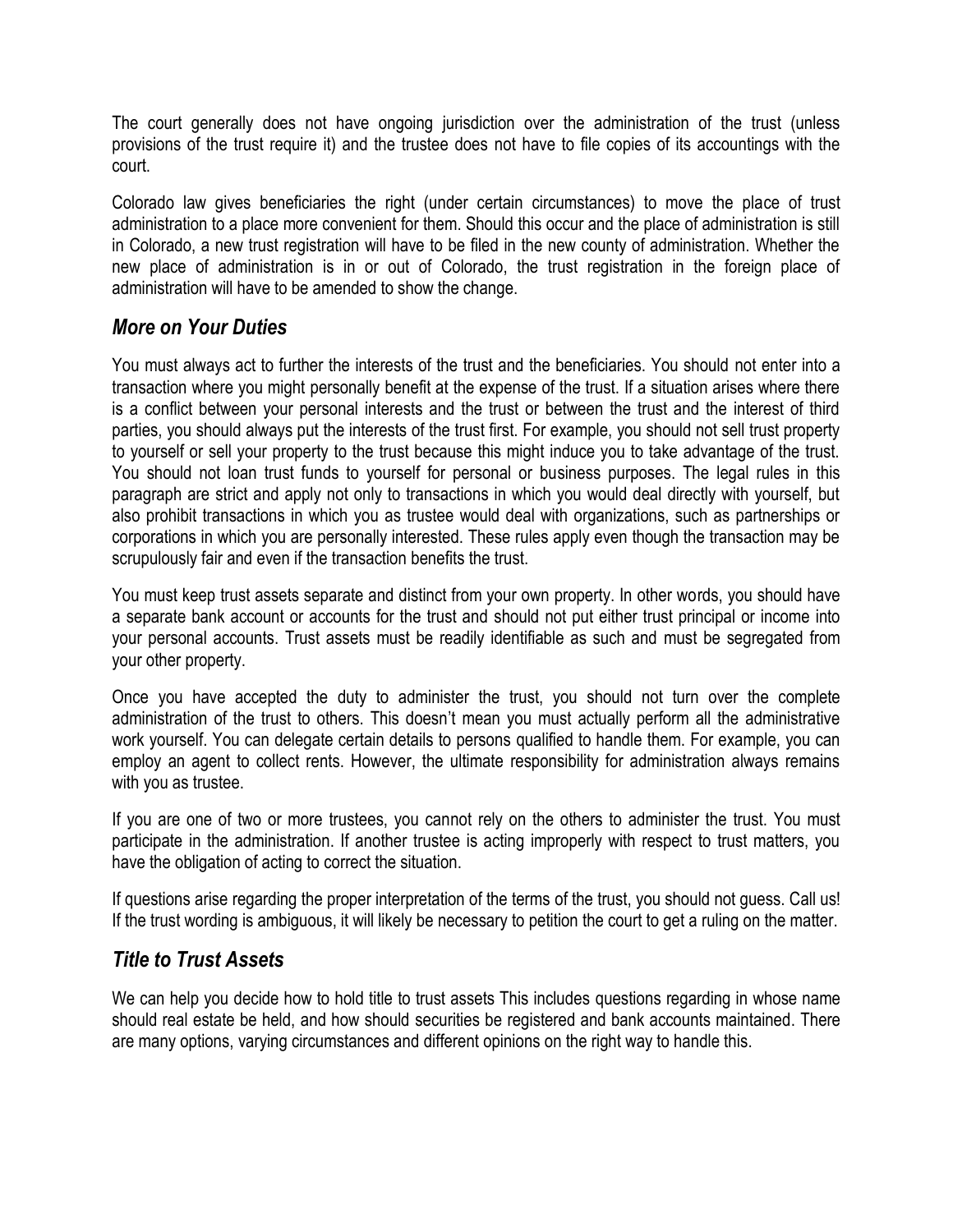## *Accounting*

As trustee, you must set up and keep a set of books for the trust. You don't need to be a CPA, but your records must at least make a clear distinction between property you handle as trustee and your own property. Any mixing of the two is strictly prohibited.

One essential trustee's duty is to account to the beneficiaries of the trust. How often you must account may be in the trust instrument; if not, you must account periodically, but at least annually. At a minimum, your accounting should reflect in detail all items of cash receipts and disbursements, proceeds from the sale of assets and distributions to beneficiaries. It should show opening and closing cash balances and must contain a list of the trust assets at the close of the accounting period.

#### *What Should The Records Include?*

List all assets received, held and disposed of, and all receipts and disbursements, giving the date, amount and explanation of each.

If the persons who receive income under the trust instrument are different from those who will receive the principal when the trust terminates, your records should classify all receipts and disbursements as income or principal. In most cases, this will not be difficult – ordinary dividends and interest are clearly income, proceeds from a sale of stock are principal.

Many trust instruments contain instructions to guide the trustee in resolving these and other accounting problems, and you may find all the guidance you need from this source. If not, we can advise you by applying the Colorado law called the "Uniform Principal and Income Act."

From records kept in the above manner, you or your accountant can draw information necessary to prepare trust tax returns, reports to your beneficiaries and reports to the court if your trust is under court supervision.

As a trustee, you are entitled to reimbursement of your reasonable expenses in the administration of the trust. You are also entitled to a reasonable fee for services performed, but you're not required to take one. If you do, add this to your other income on your personal income tax return.

#### *Investments*

Perhaps your most important duty, besides keeping accurate and detailed books, is keeping trust assets invested. Remember that you will be held to a higher standard of care when investing as a trustee than you would be when investing your own funds.

The Colorado legislature has adopted a standard of trust investments called the "Prudent Investor Rule." Since this rule is the heart of all investment judgments, the statute is quoted here at length.

#### *The Prudent Investor Rule*

In acquiring, investing, reinvesting, exchanging, retaining, selling and managing property for the benefit of others, fiduciaries shall be required to have in mind the responsibilities which are attached to such offices and the size, nature and needs of the estates entrusted to their care, and shall exercise the judgment and care under the circumstances then prevailing, which men of prudence, discretion and intelligence exercise in the management of the property of another not in regard to speculation but in regard to the permanent disposition of funds, considering the probable income as well as the probable safety of capital.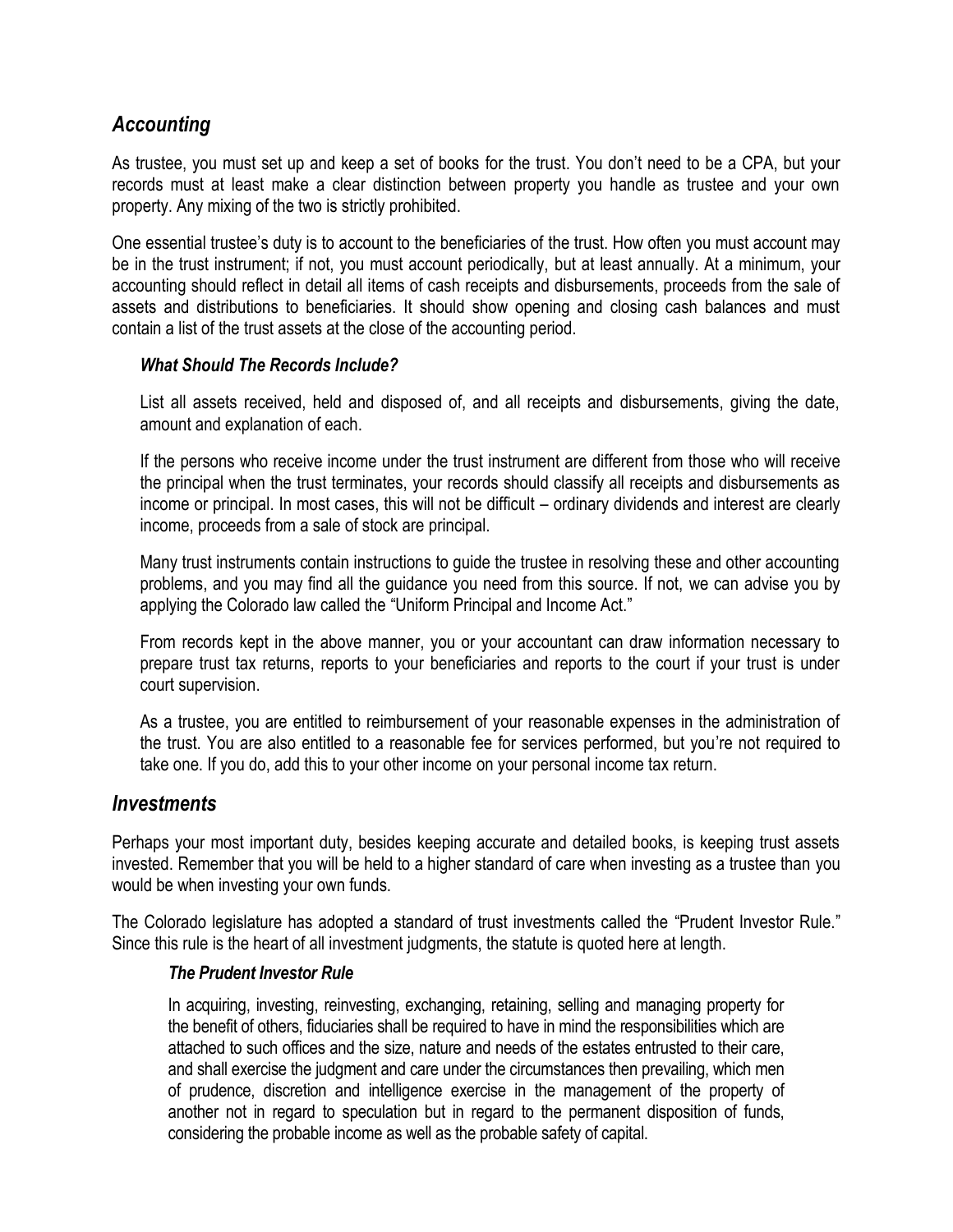#### *What Does This Mean To You?*

Clearly this rule gives you the power to invest trust assets in ways a prudent, cautious person would invest money. It imposes on you the standard of investment which a prudent investor would follow considering all the circumstances involved.

As a general rule, you should give due consideration to the value of the trust assets and the purpose of the trust and to the extent practical:

- a. diversify the assets of the trust among many types of investments
- b. diversify among various industries with your stock holdings
- c. balance the need for current income versus long-term capital appreciation since the persons who take current income and those who eventually receive the capital have conflicting interests
- d. if you are at all in doubt, seek professional guidance both for initial investments and for continuing review of investments.

#### *YOU SHOULD NOT:*

- a. Speculate with trust assets in the hope of making big profits
- b. lend trust money to yourself, no matter how good your security, buy trust assets for your own account or engage in other forms of self-dealing
- c. continue to hold an investment which no longer meets the "prudent man" standards
- d. continue to hold assets transferred to you as trustee without an independent investigation of their quality as trust investments
- e. delegate investment decisions to others

### *Powers of Trustee*

To find out exactly what powers you have to carry out your job as trustee, we can help you determine if the trust is governed by the Colorado Fiduciaries' Powers Act, CR.S. 15-1-801.

If this act does not apply you are governed in your powers only by the terms of the trust. In addition to the terms enumerated in the trust, you also have all powers "necessary and appropriate" to carry out the terms of the trust.

If the Colorado Fiduciaries' Powers Act is applicable, you have the powers under the Act to the extent reasonably necessary to administer the trust except as limited by the trust instrument. Should any conflict arise between the powers in the trust instrument and those under the Act, you should favor those in the trust instrument.

If you are acting as a co-trustee, keep in mind that all co-trustees must be in agreement in the exercising of trust powers unless the instrument itself directs otherwise. More importantly, remember that you can't delegate those acts which you personally should perform as trustee.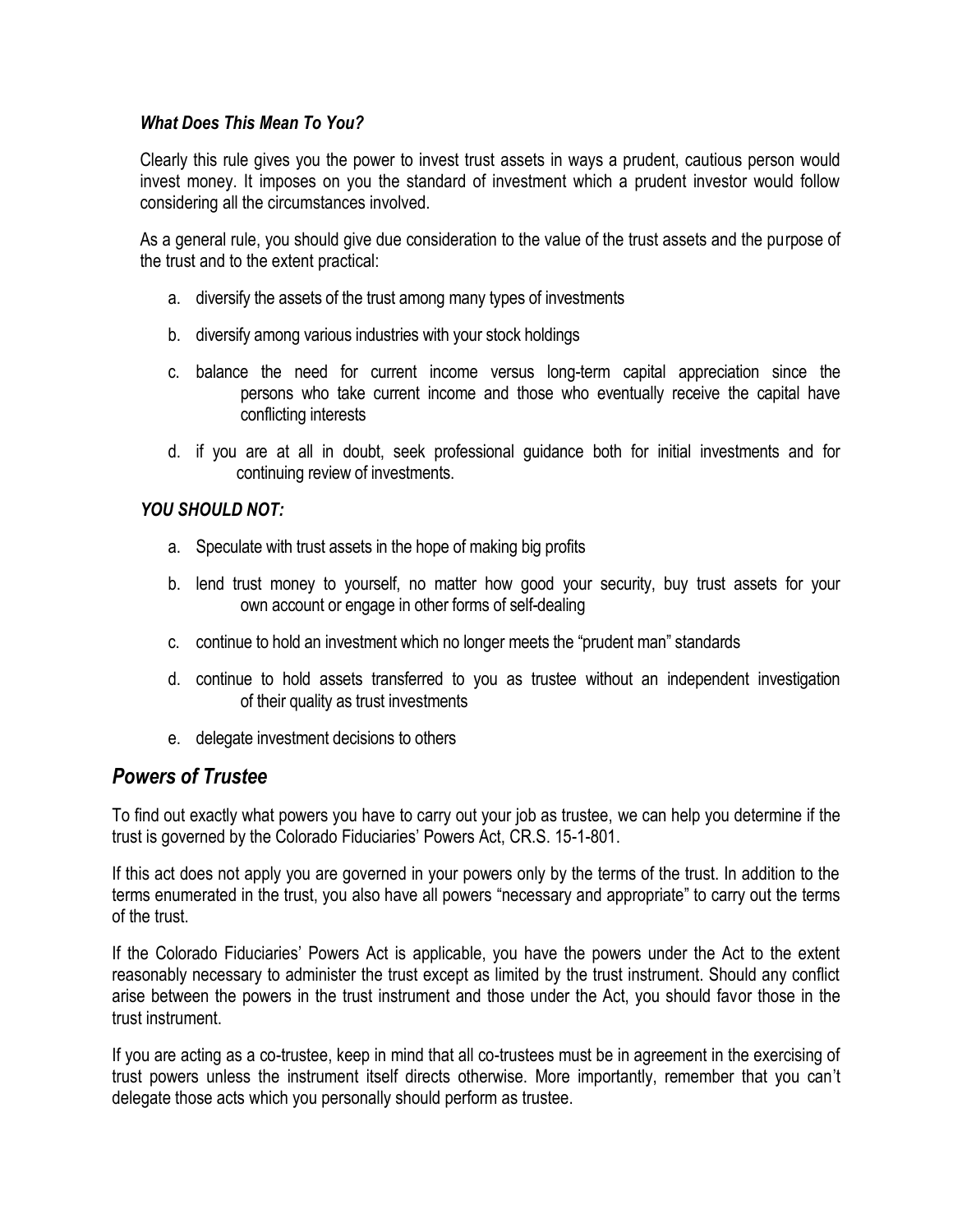Courts are very strict with trustees. Sometimes the trust instrument grants you broad powers or purports to relieve you of responsibilities which you would otherwise have, but you still have a duty to exercise the powers fairly and prudently.

## *Income Taxes*

You may have an obligation to file fiduciary income tax returns with both the Internal Revenue Service (Form 1041) and the Colorado Department of Revenue (Form 104:1). The obligation arises if the trust is not a grantor trust and had "any taxable income" or "gross income" of \$600 or more, regardless of the amount of taxable income in any taxable year.

You may want to ask us or your accountant for help in determining the need for and in preparation of these returns as they do differ substantially from personal income tax returns. Quarterly tax deposits are often required of trusts.

As with an individual taxpayer, a trustee must file returns on a calendar year basis and the return must be filed, and all taxes paid, by April 15.

As an individual, you have your Social Security number which you use as an identification number on your personal tax returns. With a trust, it is necessary to get a "taxpayer identification number" from the Internal Revenue Service. This number is used on your fiduciary income tax returns, when reregistering securities in your name as trustee and when setting up bank accounts for the trust. We can help you obtain the TIN.

## *Distributions*

When and how do the beneficiaries of the trust receive money?

Your trust instrument will tell you who is to receive benefits and when they are to be paid. It may also give you certain discretionary power over distribution.

Consider this example of discretionary distribution to see what problems can arise:

You, as trustee, have sole power to distribute income or principal or both among your sister's three children to provide for their maintenance, support and education. Alice is doing well as a college sophomore. Bob is borderline vagrant, living in San Francisco. Charlie is doing average work in high school and loves sports cars. The children's guardian asks for \$15,000 for Alice's tuition for a junior year studying abroad, \$5,000 in medical expenses to check Bob into a drug clinic and \$10,000 for a new car for Charlie.

Which requests can you honor? Education is a proper purpose of the trust, but perhaps Alice could get as good an education here at half the cost. If you give her the \$15,000, can Bob or Charlie later claim you abused your discretion or even breached the trust?

Does support and maintenance include a new car? Medical expenses? You should attempt to carry out the intent of the person who created the trust if that can be determined from the trust instrument. You must also consider the assets of the trust, the amount of income, the needs of the beneficiaries and the various other demands the trust might be called upon to meet.

No booklet can outline all of the possibilities, but know that you should analyze every distribution for possible problems before making the distribution.